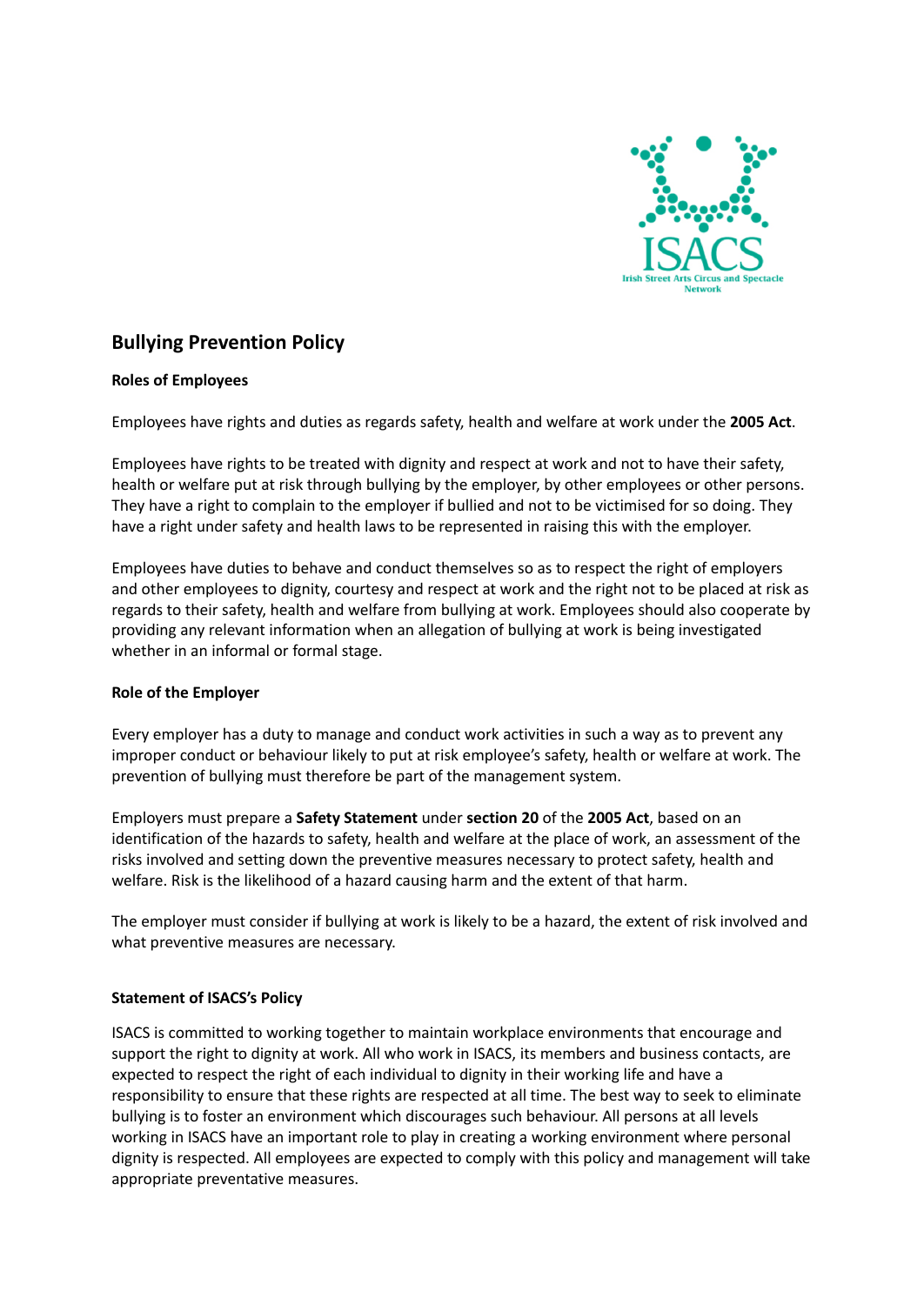Any individual who experiences bullying will be supported by ISACS in bringing such behaviour to an end. Breach of this policy can be subject to disciplinary action up to and including dismissal. Bullying infringes the provisions of this policy and is a form of misconduct which undermines the integrity of the employment relationship. ISACS will not tolerate such conduct by an employee or other individual in connection with work or the workplace.

# **Scope**

The policy applies to all ISACS staff:

- In the workplace
- At work-associated events such as meetings, conferences
- At work-related social events, whether on the ISAC's premises or off-site. It is important to note that the complaint procedure in this policy is not a legal process.

# **Definition of Bullying**

Bullying at work has been defined as:

*"Repeated inappropriate behaviour, direct or indirect, whether verbal, physical or otherwise, conducted by one or more persons against another or others, at the place of work and/or in the course of employment, which could reasonably be regarded as undermining the individual's right to* dignity at work. An isolated incident of the behaviour in this definition may be an affront to dignity *but as a once-off incident is not considered to be bullying"*. (Code of Practice for Employers

and Employees on the Prevention and Resolution of Bullying at Work, Health & Safety Authority, March 2007)

A key characteristic of bullying is that it usually takes place over a period of time. It is regular and persistent inappropriate behaviour which is specifically targeted at one employee or a group of employees.

The following does not constitute bullying:

- An isolated incident of inappropriate behaviour may be an affront to a person's dignity at work but, as a once-off incident, is not considered to be bullying.
- Fair and constructive criticism of an employee's performance, conduct or attendance.
- Reasonable and essential discipline arising from the good management of the performance of an employee at work.
- Legitimate management responses to crisis situations which require immediate action.

## Examples of Bullying

A pattern of the following behaviours are examples of types of bullying.

Verbal forms of bullying include:

- Shouting, swearing, name calling, personal insults, use of nicknames, or malicious gossip
- Public reprimand, ridicule, sarcasm or humiliation
- Belittling or patronising comments
- Singling out
- Unnecessary telephone calls made to someone's home, invading their privacy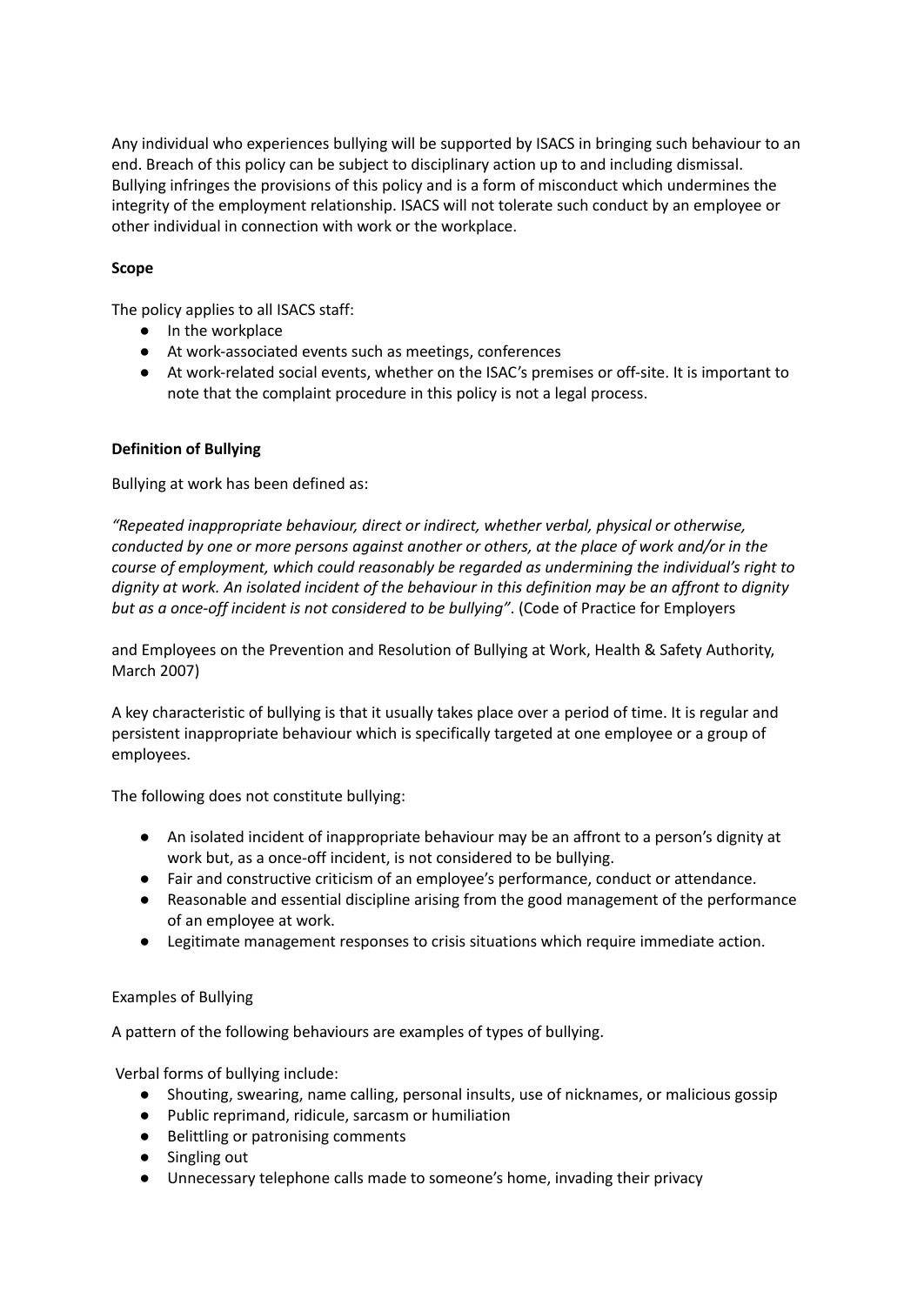- Taking credit for another's ideas
- Using a person as the butt of jokes

The list is not exhaustive

Non-verbal forms of bullying include:

- Undermining a person's authority, work or achievements
- Removing for no justifiable reason, areas of work responsibility from an individual
- Setting impossible objectives, i.e. setting someone up to fail
- Deliberately blocking another staff member's development
- Cyber bullying (e.g. whether through emails, websites, SMS messaging, posting messages through social media or any other ICT communication) or electronic device/medium.
- Modifying images, recording digital images for the production and or display on any form of ICT or electronic device/medium (without consent)
- Changing priorities or objectives unreasonably; "moving the goal posts"
- Deliberate wrongful attribution of blame
- Damage to a person's work area
- Ostracising or freezing out; withholding information, resources or training
- Pushing, shoving
- Threatening non-verbal gestures.

The list is not exhaustive.

Should any employee experience or observe unwanted conduct, s/he is encouraged to raise the matter so that it can be processed.

This procedure does not aim to address physical assault at work.

## **Protection and Support**

Staff shall be protected from intimidation, victimisation or discrimination for filing an allegation of bullying or assisting in an investigation. Retaliation against a member of staff for complaining about bullying/harassment is considered a disciplinary offence.

Regular checks will be made by management to ensure that the bullying has stopped and that there has been no victimisation for referring a complaint in good faith. Retaliation of any kind against a staff member for complaining or taking part in an investigation is a serious disciplinary offence.

## **Communicating the Policy**

ISACS is committed to promoting and fostering dignity in the workplace. ISACS will provide this policy to all staff through appropriate means e.g. direct correspondence, staff handbook.

## **Complaints Procedure**

Complaints of bullying can often be resolved on an informal basis and no further action may be required.

However, in circumstances where a staff member who believes s/he is being bullied may choose to discuss the matter on a confidential basis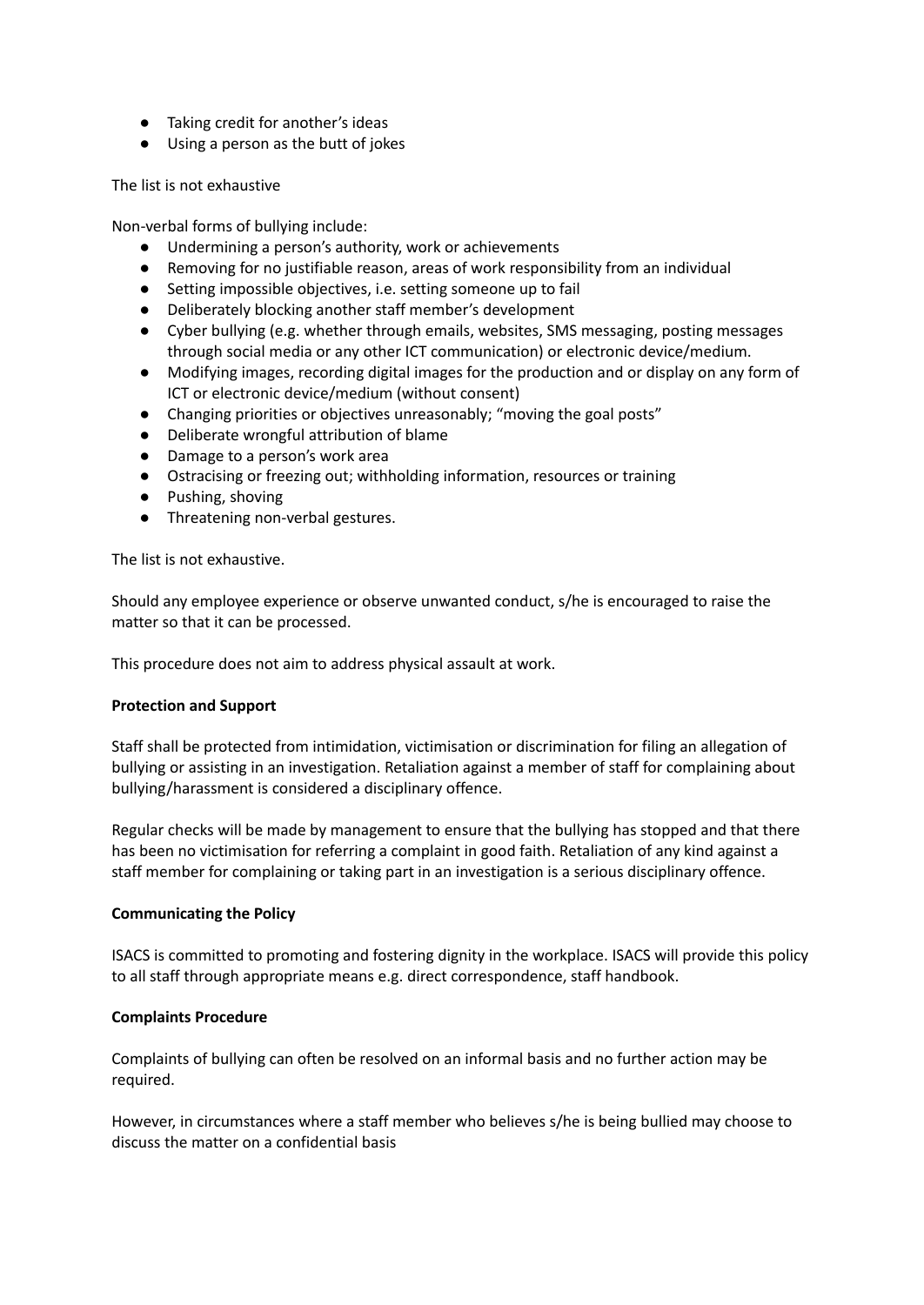#### **Informal Procedure**

Raise the grievance with the ISACS appointed Contact Person explaining that you wish to use the informal procedure. The Contact Person will arrange a meeting with you to discuss the matter fully with you and listen to your concerns. The Contact Person is to act as an initial facilitator. If your grievance relates to the Contact Person or is of a kind you feel unable to raise with them, you should discuss the problem with a member of ISACS board or senior member of staff.

The complaint may be verbal or written. If verbal, a written note of what is complained of should be taken by the Contact Person and a copy given to the complainant. The Contact Person will keep a record of all stages and will be kept in accordance with the Data Protection Act.

If the complaint concerns bullying as defined and includes concrete examples of inappropriate behaviour, the person complained against should be presented with the complaint and his/her response established. If there are no concrete examples given, it must be deemed that there is no complaint to be answered by the person complained of as they have no recourse to repudiating an accusation that doesn't give any specifics.

The informal process**,** steps to stop the bullying behaviour, where it has been identified, and monitor the situation along specified lines should be agreed with both parties.

#### **Formal Procedure**

If the problem is not resolved informally, the complainant should make a formal complaint, ideally in written form and signed and dated. The complaint should be confined to precise details of alleged incidents of bullying, including their dates, and names of witnesses, where possible.

The complainant will be advised of the aims and objectives of the formal process, the procedures and the possible outcomes. They will be assured of support throughout the process. They will also be given a copy of the Bullying Prevention Policy.

The person complained against will be notified in writing that a formal allegation of bullying has been made and that ISACS will presume their innocence of wrongdoing at this stage. They will be made aware of the formal procedure, assured of support and also given a copy of the Bullying Prevention Policy.

#### **Formal Procedure – Investigation.**

The objective of an investigation is to ascertain whether or not, on the balance of probabilities, the behaviours complained of occurred. Evidence and witness statements are relied on for this purpose.

The investigation will be conducted by either a designated member(s) of management or, if necessary, (for example in the case of any possible conflict of interest) an agreed, external third party. In either case, the person nominated should have appropriate training and experience and be familiar with the procedures involved. The investigation should be conducted thoroughly, objectively, with sensitivity, utmost confidentiality, and with due respect for the rights of both the complainant and the person complained of.

The investigator should meet with the complainant and the person complained of and any witnesses or relevant persons on an individual confidential basis with a view to establishing the facts. A work colleague may accompany the complainant and the person complained of, if so desired.